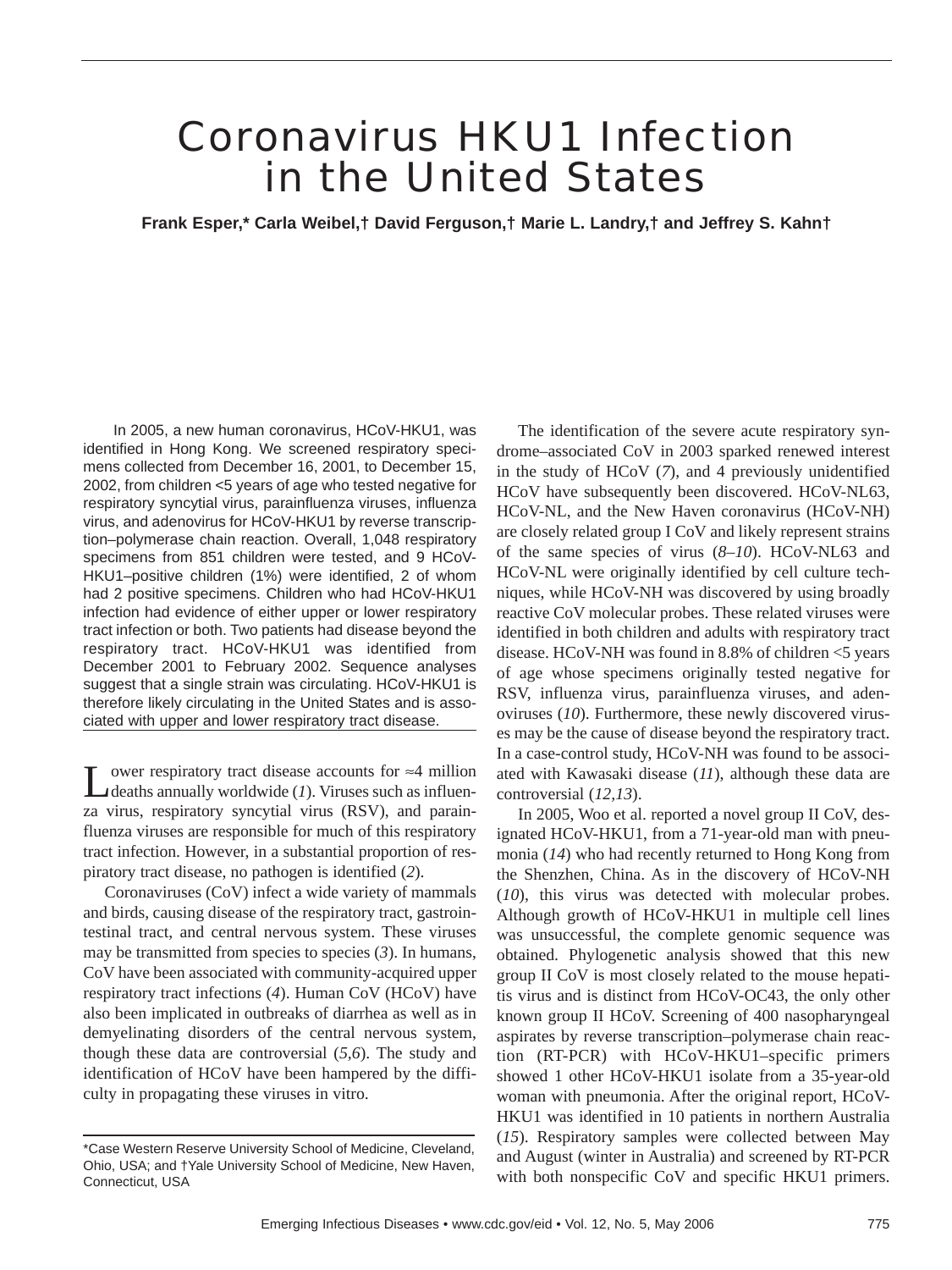## RESEARCH

Most HCoV-HKU1–positive samples originated from children in the later winter months. However, the seasonal and geographic distribution of this virus is still unclear. To address these issues, we sought to determine whether HCoV-HKU1 circulated in New Haven, Connecticut, and to define clinical characteristics associated with HCoV-HKU1 infection in infants and children.

# **Methods**

## **Clinical Specimens**

Nasopharyngeal swabs and aspirates submitted to the clinical virology laboratory at Yale–New Haven Hospital from December 16, 2001, to December 15, 2002, for respiratory virus diagnosis were initially tested for RSV, parainfluenza viruses (types 1–3), influenza A and B viruses, and adenovirus by direct immunofluorescence assay. Respiratory specimens were screened for human metapneumovirus (*16*) and HCoV-NH (*10*) by RT-PCR. Specimens originated from the emergency department, inpatient wards, intensive care units, and the hospital-affiliated primary care outpatient clinic and were submitted at the discretion of the medical teams. Clinical specimens from children <5 years of age that tested negative by direct immunofluorescence assay were tested for HCoV-HKU1 as described below. Collection of specimens and clinical data was approved by the Yale University Human Investigation Committee and compliant with Health Insurance Portability and Accountability Act regulations.

## **RT-PCR Screening**

RNA from each respiratory specimen was extracted with the QIAamp Viral RNA Mini Kit (Qiagen, Valencia, CA, USA), according to the manufacturer's protocol. Random hexamer primers synthesized by the oligonucleotide laboratory, Department of Pathology, Yale University School of Medicine, were used to create a cDNA library for each specimen. Reverse transcription reactions were performed with MuMLV RT (New England Biolabs, Beverly, MA, USA), according to the manufacturer's specifications. Each cDNA was subsequently screened for the presence of HCoV-HKU1 by polymerase chain reaction with HotStar Taq polymerase (Qiagen), according to the manufacturer's specification. Primers used to screen respiratory specimens were identical to those described by Woo et al. (14). The forward primer, 5' GGTTGGGAT-TATCCTAAATGTGA, and reverse primer, 5′ CCATCAT-CACTCAAAATCATCATA, produce an amplicon that corresponds to nucleotides 15409–15848 of the HCoV-HKU1 replicase 1B gene (GenBank accession no. AY597011) and yields an amplicon of 439 bp. Amplification cycles were as follows: 95°C for 15 min; followed by 40 cycles of 94°C for 1 min, 55°C for 1 min,

and 72°C for 1 min; and completed with a final extension cycle of 72°C for 10 min. Each set of reverse transcription and polymerase chain reactions contained appropriate negative controls. Sequencing was performed on an Applied Biosystems 3730 XL DNA Analyzer (Foster City, CA, USA) at the W.M. Keck Biotechnology Resource Lab, Yale University School of Medicine.

## **Clinical Data**

Medical records of all HCoV-HKU1–positive children were reviewed. Demographic data, history of illness, and results of clinical examination and laboratory studies were recorded on a standard collection form. The Yale University Human Investigation Committee approved collection of specimens and clinical data.

# **Results**

From December 16, 2001, to December 15, 2002, 1,048 respiratory specimens from 851 children were tested by RT-PCR for HCoV-HKU1. Specimens from 9 of these children (1%) tested positive for HCoV-HKU1. Specimens from these children tested negative for RSV, parainfluenza viruses (types 1–3), influenza A and B viruses, and adenovirus by direct immunofluorescence assay as well as human metapneumovirus and HCoV-NH by RT-PCR. Two children had 2 specimens that tested positive for HCoV-HKU1. For each of these 2 children, the positive specimens were collected <10 days apart. Children whose specimens tested positive for HCoV-HKU1 infection had clinical evidence of either upper or lower respiratory tract infection or both (Table). The most common clinical findings were rhinorrhea (100%), cough (67%), fever (67%), and abnormal breath sounds on auscultation (44%). Hypoxia (oxygen saturation of <90%) was observed in only 1 patient. Chest radiographs were obtained for 4 patients, all of whom had abnormal findings that included peribronchial cuffing, atelectasis, hyperinflation, or infiltrates. One patient (patient 3) had respiratory decompensation requiring ventilatory support and was admitted to the pediatric intensive care unit. This patient had no history of underlying illness, had not been premature, and was 1 month of age at the time of specimen collection.

Two patients had evidence of disease beyond the respiratory tract. One patient (patient 1) was hospitalized for new-onset seizures. Workup for a central nervous system infection, including a lumbar puncture and head magnetic resonance imaging, was unrevealing. Although a febrile seizure remains a possible diagnosis, no evidence of fever was reported by the mother or noted during the hospital stay. A second patient (patient 7) was hospitalized with hepatitis. This patient had undergone liver transplantation 3 months before admission. Immunosuppressive medications included tacrolimus and prednisolone. The patient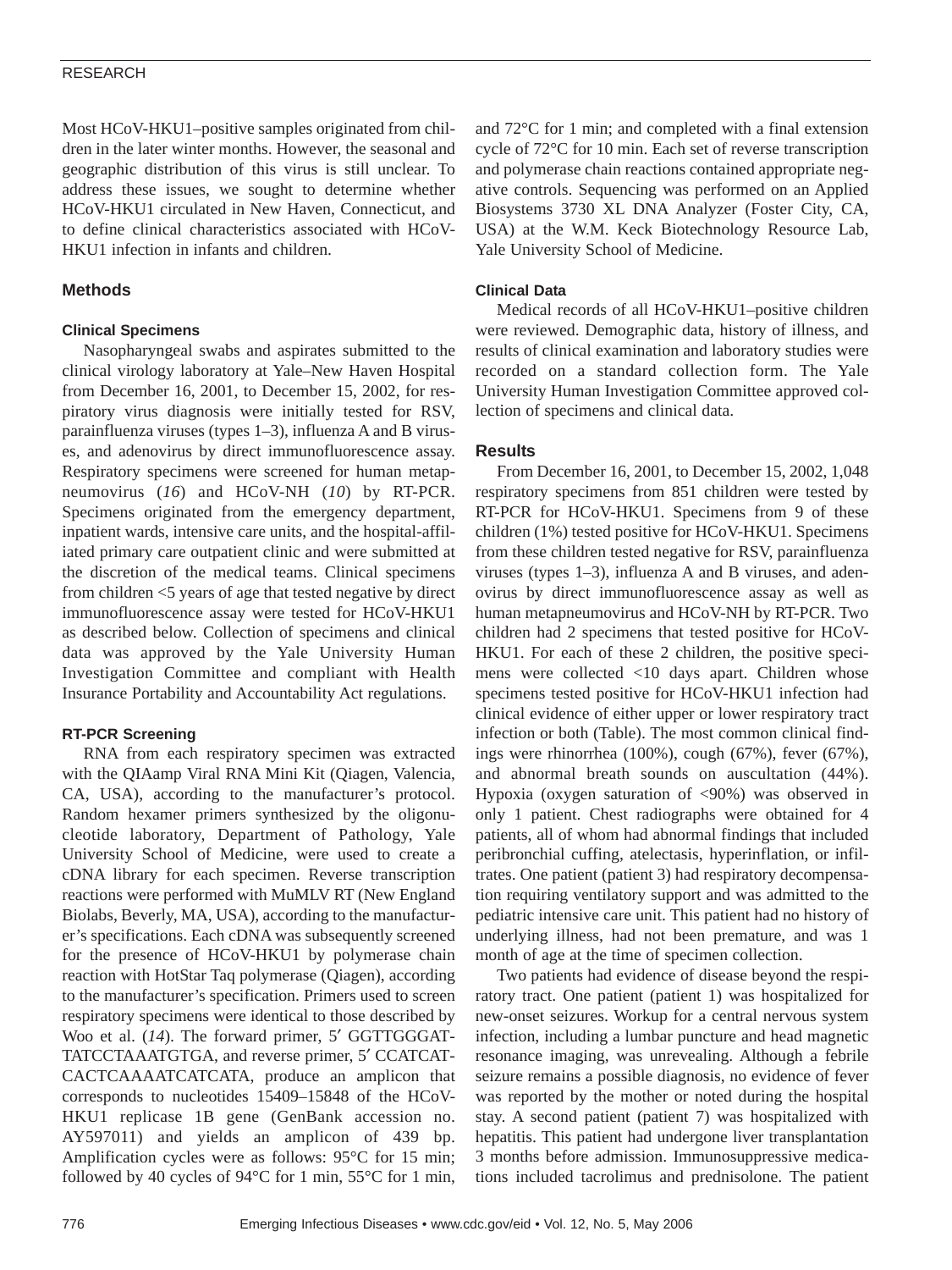| , uvic. omnourn                                                                                                                                      |      |                        |                              |                       |                                           |                                                                                                  |                                                                          |
|------------------------------------------------------------------------------------------------------------------------------------------------------|------|------------------------|------------------------------|-----------------------|-------------------------------------------|--------------------------------------------------------------------------------------------------|--------------------------------------------------------------------------|
| Patient<br>no.                                                                                                                                       | Age  | Specimen<br>collection | Length of<br>hospitalization |                       |                                           |                                                                                                  | Chest<br>radiographic                                                    |
| (sex)                                                                                                                                                | (mo) | date                   | (d)                          | Diagnosis             | Underlying illness                        | Signs/symptoms                                                                                   | findings                                                                 |
| $1 \, (M)$                                                                                                                                           | 4    | Dec 18                 |                              | New onset<br>seizures | RAD                                       | Rhinorrhea, cough                                                                                | Not obtained                                                             |
| 2(M)                                                                                                                                                 | 12   | Dec 20                 | 4                            | Pneumonia             | Cystic fibrosis                           | Fever, rhinorrhea, cough,<br>wheezing, rhonchi,<br>retractions, rash                             | Infiltrates                                                              |
| 3<br>$(F)$ †‡                                                                                                                                        | 1    | Dec 22.<br>31          | 9                            | Pneumonia             | None                                      | Fever, hypoxia, rhinorrhea,<br>cough, wheezing, rhonchi,<br>retractions, nasal flaring,<br>apnea | Hyperinflation,<br>infiltrates.<br>peribronchial<br>cuffing, atelectasis |
| 4(M)                                                                                                                                                 | 2    | Jan 5                  | NΗ                           | Fever                 | None                                      | Fever, rhinorrhea                                                                                | Not obtained                                                             |
| 5(F)                                                                                                                                                 | 20   | Jan 14,<br>16          | 2                            | <b>ALTE</b>           | None                                      | Fever, rhinorrhea, cough                                                                         | Infiltrates,<br>atelectasis                                              |
| 6(F)                                                                                                                                                 | 3    | Jan 16                 | NΗ                           | <b>Bronchiolitis</b>  | Prematurity<br>$(34$ weeks)               | Rhinorrhea, cough,<br>wheezing, rhonchi                                                          | Peribronchial<br>cuffing                                                 |
| 7 (M)                                                                                                                                                | 13   | Jan 19                 | 10                           | Hepatitis             | Biliary atresia, liver<br>transplantation | Rhinorrhea, rhonchi,<br>abnormal LFT results                                                     | Not obtained                                                             |
| 8(F)                                                                                                                                                 | 16   | Jan 19                 |                              | Fever                 | Sickle cell anemia                        | Fever, rhinorrhea                                                                                | Not obtained                                                             |
| 9(F)                                                                                                                                                 | 13   | Feb 1                  | NΗ                           | Fever                 | None                                      | Fever, rhinorrhea, cough                                                                         | Not obtained                                                             |
| *M, male; F, female; RAD, reactive airway disease; NH, not hospitalized; ALTE, apparent life-threatening event; LFT, liver function tests (aspartate |      |                        |                              |                       |                                           |                                                                                                  |                                                                          |

Table. Clinical manifestations associated with buman coronavirus HKU1 infection\*

aminotransferase 238 U/mL, alanine aminotransferase 373 U/mL, alkaline phosphatase 406 U/mL, bilirubin [total/direct] 0.15/0.05 mg/dL). †Two respiratory specimens tested positive for human coronavirus HKU1.

‡Patient required mechanical ventilation and admission to the pediatric intensive care unit.

was also receiving ganciclovir for cytomegalovirus prophylaxis. The onset of abnormal liver enzyme levels occurred several days after the onset of respiratory symptoms and after collection of the respiratory specimen that tested positive for HCoV-HKU1. No evidence of abnormal liver function was detected (both prothrombin time and partial thromboplastin time were within normal ranges). Serologic assays for hepatitis viruses A, B, and C were negative. A liver biopsy specimen did not show evidence of rejection. Levels of the serum liver enzymes slowly decreased during hospitalization. No interventions (e.g., changes in immunosuppressive therapy) were performed.

All HCoV-HKU1 infections occurred during a 7-week period from December 2001 to February 2002 (Figure). HCoV-HKU1–positive samples accounted for 5% of samples screened during that period. No HCoV-HKU1–positive isolates were detected in specimens collected in the remainder of the study period.

The RT-PCR amplicon from each positive specimen was sequenced. Nucleotide and amino acid identity between replicase 1B region of the original HCoV-HKU1 isolate and the New Haven isolates were both >95%. Rare polymorphisms (<1% of sequence) were noted in the HCoV-HKU1 sequences of the New Haven isolates (data not shown), which suggests that a single strain was circulating in the community during the study period.

#### **Discussion**

We report the first identification of HCoV-HKU1 in the Western Hemisphere. These findings suggest that HCoV-HKU1 may have a worldwide distribution. We detected

this coronavirus in 1% of children screened. All HCoV-HKU1–positive samples tested negative for RSV, influenza virus, parainfluenza viruses, adenoviruses, HCoV-NH, and human metapneumovirus. Our laboratory did not have access to materials from Hong Kong; therefore, the results cannot represent laboratory contamination from material obtained elsewhere. The percentage of positive specimens was similar to that described by Woo et al. (1 [0.25%] of 400) (*14)* and Sloots et al. (10 [3.1%] of 324) (*15*), which suggests that infection with HCoV-HKU1 may be uncommon or that the virus has properties that decreases the likelihood of detection, such as a brief period of viral shedding. Our study, the study by Sloots et al., and the original study by Woo et al. screened respiratory specimens submitted to a diagnostic laboratory. Therefore, HKU1 may be a common virus that causes symptomatic disease in only a relatively small percentage of infected persons. All HCoV-HKU1–positive specimens were collected from December 2001 to February 2002, which implies a winter distribution. The study by Sloots et al. also detected HCoV-HKU1 predominantly in the winter, although only respiratory samples submitted during winter months were screened. Whether the seasonal distribution of HCoV-HKU1 varies from year to year is not known.

Similar to the patients described by Woo et al., several HCoV-HKU1–positive patients had evidence of lower respiratory tract involvement (2 patients with pneumonia and 1 patient with bronchiolitis). Two of these patients had underlying illness. However, most patients identified in our study had only mild upper respiratory tract symptoms. Most HCoV-HKU1 infections in children, similar to other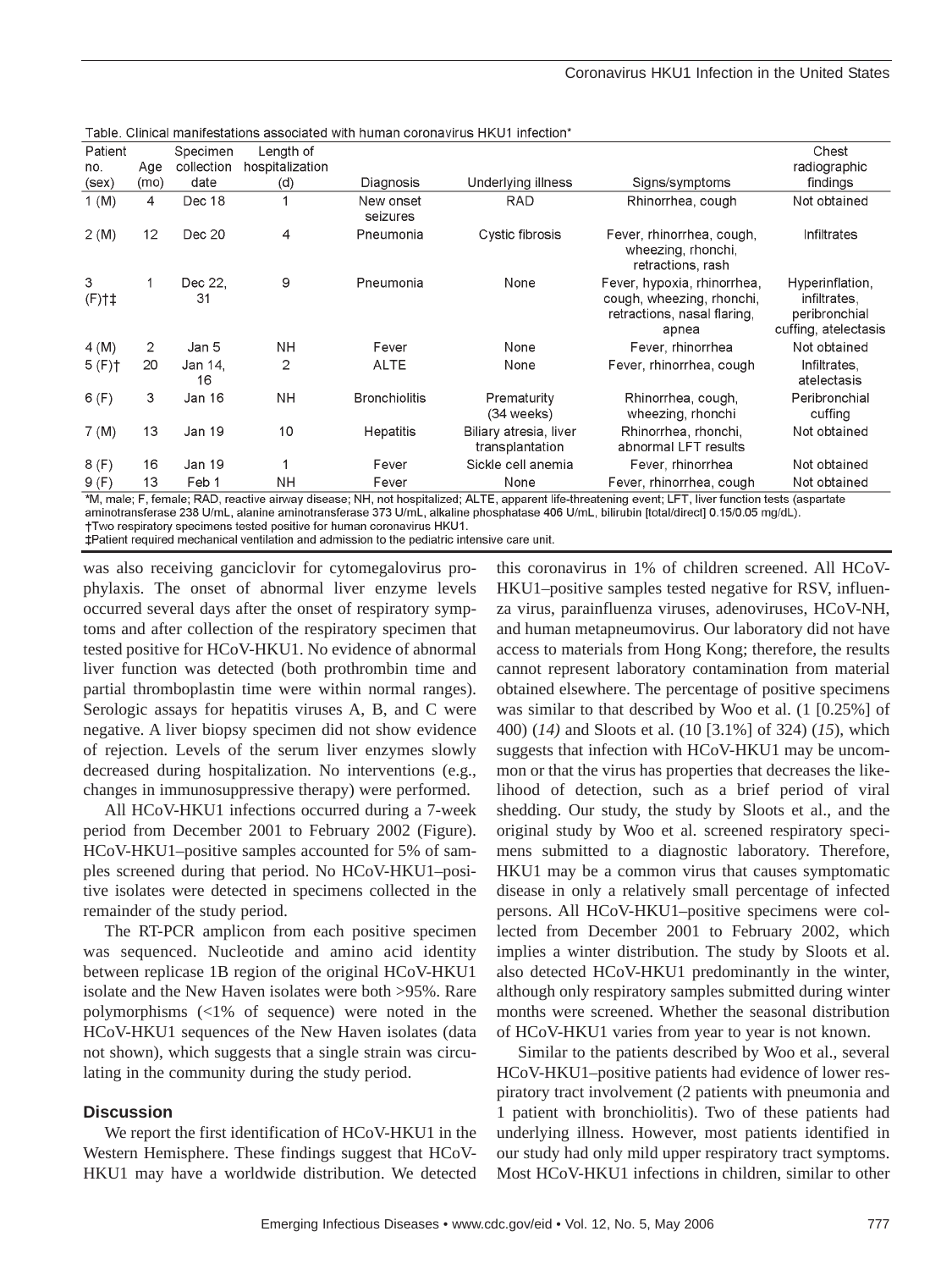### RESEARCH



Figure. Weekly distribution of human coronavirus (HCoV)-HKU1 infection in children <5 years of age, December 16, 2001, to December 15, 2002, New Haven, Connecticut. The weekly distributions of HCoV-HKU1 isolates are shown as gray bars (left axis). The total number of samples collected by week are indicated by black bars (right axis).

common HCoV infections, likely result in mild disease (*4*). The Australian study did not perform a detailed clinical review of HCoV-HKU1–positive patients, but the authors note that symptoms are consistent with those of acute respiratory tract illness (*15*).The severity of disease caused by SARS-CoV in children was also relatively mild for reasons that are not yet understood (*17*). Underlying illness and preexisting lung disease may predispose to a more severe clinical course.

Evidence of hepatitis in 1 child who tested positive for HCoV-HKU1 is an intriguing finding. HCoV-HKU1 is most closely related to the murine hepatitis virus, a virus that causes hepatitis as well as demyelinating disease in mice (*18*). Because of this patient's medical history (liver transplantation) and compromised immune status, many potential causes of hepatitis exist, though serologic assays and liver biopsy findings were unrevealing. Several reports have found coronavirus-like particles in stool of persons with gastrointestinal disease (*19*), which suggests that these viruses, like coronaviruses of animals, can cause disease of the gastrointestinal tract. Future studies will be needed to determine whether HCoV-HKU1, or other common human coronaviruses, play a role in liver disease.

Our study had several shortcomings. We limited our screening to respiratory specimens that were collected at the discretion of the medical team, we did not include a control group of asymptomatic children, and serum samples were not available for serologic assays. Nonetheless, our findings show that HCoV-HKU1 is circulating in New Haven, Connecticut, and is associated with both upper and lower respiratory tract disease and perhaps extrapulmonary disease.

The genetic variability of HCoV-HKU1 is unknown. The study by Sloots et al. suggests 2 genotypes when comparing the Australian isolates to the prototype Hong Kong

strain (*15*). If multiple genotypes exist, they may not all be detected with the primer set used. This limitation would result in an underestimation of this virus in our study. However, the region of the replicase 1B gene targeted by the primers used (*14*) is highly conserved among other coronaviruses, and our screening was unlikely to have lacked sensitivity for that reason. Also, only rare polymorphisms were detected on the sequence analysis of the 9 individual isolates, which suggests that this region is highly conserved. However, to establish the true prevalence of HKU1, use of primers with known specificity and sensitivity for HCoV-HKU1 will be critical.

In conclusion, we show that HCoV-HKU1 circulates in the United States, and the strain identified in New Haven is similar to the original strain described from Hong Kong. Whether this newly recognized pathogen is responsible for a substantial proportion of respiratory tract disease in children remains to be determined. Future studies are required to determine the epidemiologic features and clinical spectrum of this newly recognized pathogen.

#### **Acknowledgments**

We are indebted to George Miller for his support and critical review of this work, Eugene D. Shapiro for his review of the manuscript, and the staff of the clinical virology laboratory at Yale–New Haven Hospital for their assistance in collecting clinical specimens.

This work was supported by the Patrick and Catherine Weldon Donaghue Medical Research Foundation. This work was also supported in part by the Friends of Yale Pediatrics (J.S.K.); Yale Children's Clinical Research Center grant M01-RR06022; General Clinical Research Centers Program, National Center for Research Resources, National Institutes of Health; and National Institutes of Health grant T32 AI07210-20 (F.E.).